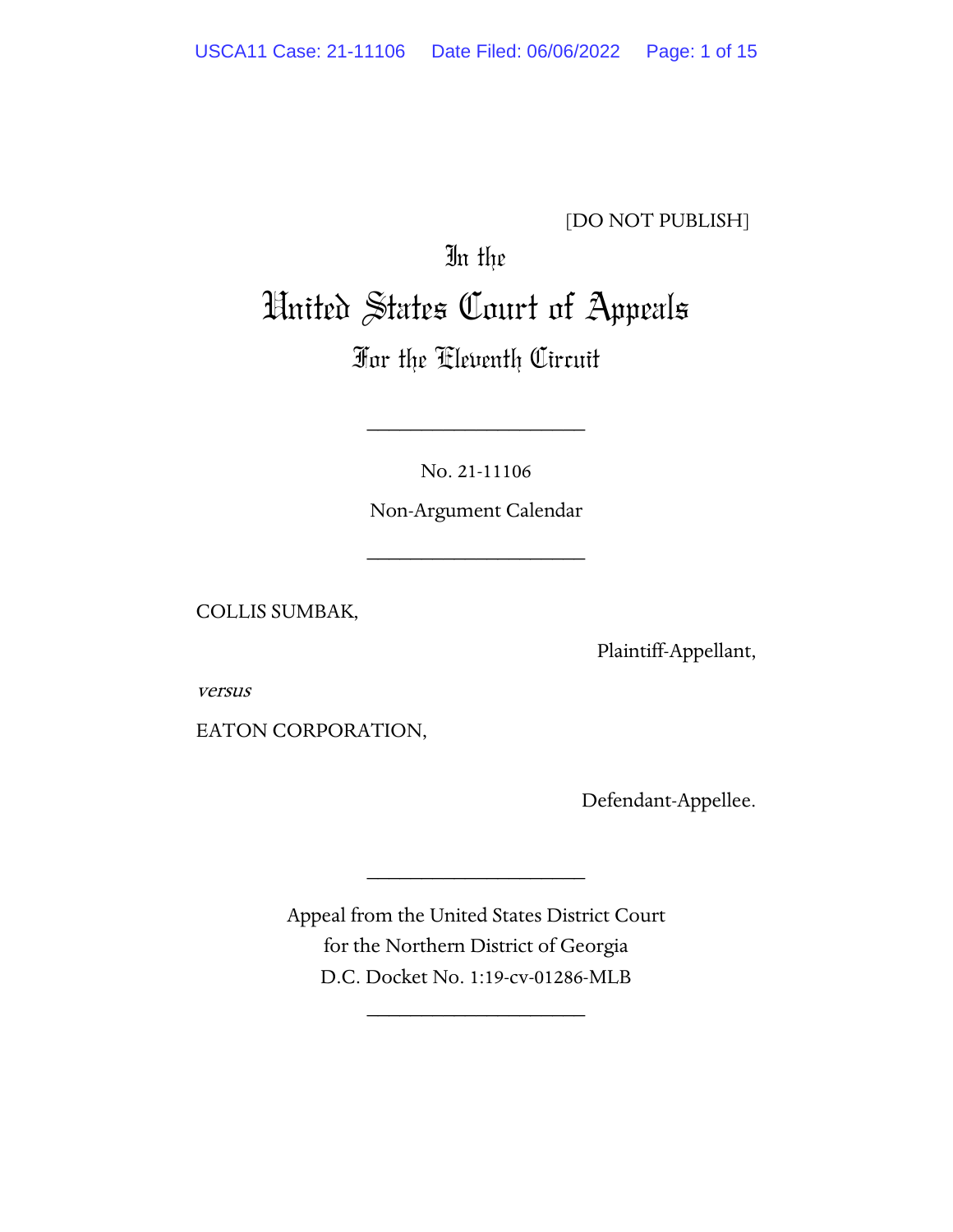Before JILL PRYOR, BRANCH, and BRASHER, Circuit Judges.

#### PER CURIAM:

Collis Sumbak, a black male of Sudanese origin, appeals the district court's order granting summary judgment to his employer, Eaton Corporation, on his claims for race and national origin-based discrimination based on a failure to promote, retaliation, and a hostile work environment in violation of Title VII of the Civil Rights Act of 1964, 42 U.S.C. § 2000e-2(a) and 3; and 42 U.S.C. § 1981. After review, we affirm.

# I. Background $^1$  $^1$

Eaton is a power management company that provides services across varied industries. Plaintiff, a current Eaton

A movant for summary judgment shall include with the motion and brief a separate, concise, numbered statement of the material facts to which the movant contends there is no genuine issue to be tried. Each material fact must be numbered separately and supported by a citation to evidence proving such fact. The Court will not consider any fact: (a) not supported by a citation to evidence (including page or paragraph number); (b) supported by a citation to a pleading rather than to evidence; (c) stated as an issue or legal

<span id="page-1-0"></span><sup>&</sup>lt;sup>1</sup> We rely on the factual findings in the magistrate judge's report and recommendation (R&R) adopted by the district court. In his counseled brief on appeal, Sumbak challenges those factual findings and the district court's application of Local Rule 56.1(B) to deem undisputed or improperly challenged facts asserted by the movant as admitted. Local Rule 56.1(B) provides that: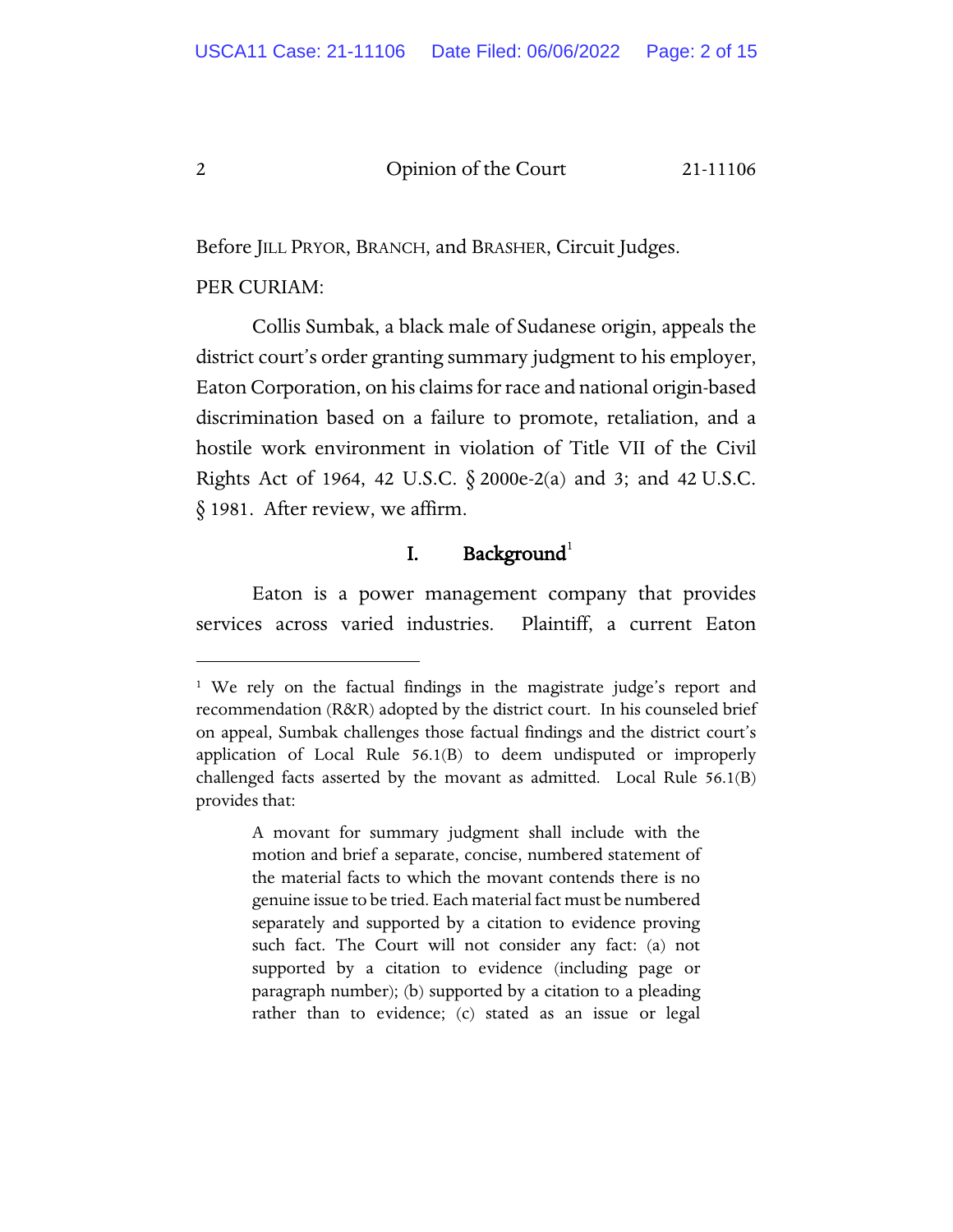employee, worked as a Production Technician at Eaton's San Francisco branch from 2000 to January 2012, when he transferred to its facility in Smyrna, Georgia. Plaintiff currently reports to Facilities Manager John Biggins and Production Manager Barrett Hachey.

Sumbak testified that in 2015, he told Biggins that his fellow employees would not help him lift heavy equipment. At the time, Sumbak complained that "[i]t looks like they—they don't want to work with me because I'm not from this place or what." He further explained to his boss that he was part of a tribe and had been tortured because of his tribal identity back in Sudan. Sumbak explained that when his fellow employees would not help him, "it make[s] me feel back—I'm back home again . . . It doesn't sit well

conclusion; or (d) set out only in the brief and not in the movant's statement of undisputed facts.

N.D. Ga. Civ. R. 56.1(B). However, Sumbak waived these arguments by failing to object to the magistrate judge's R&R despite a prior warning of the consequences of not objecting. 11th Cir. R. 3-1 (providing that a party who fails to object to the R&R "waives the right to challenge on appeal the district court's order based on unobjected-to factual and legal conclusions if the party was informed of the time period for objecting and the consequences on appeal for failing to object"); Resol. Tr. Corp. v. Hallmark Builders, Inc., 996 F.2d 1144, 1149 (11th Cir. 1993). In the absence of proper objections, we may review the factual and legal findings "on appeal for plain error if necessary in the interest of justice." 11th Cir. R. 3- 1. Although Sumbak argues generally that the district court "failed to consider some of [his] evidence," he fails to identify any specific evidence or instance of plain error. Accordingly, we find no plain error in any of the district court's factual findings.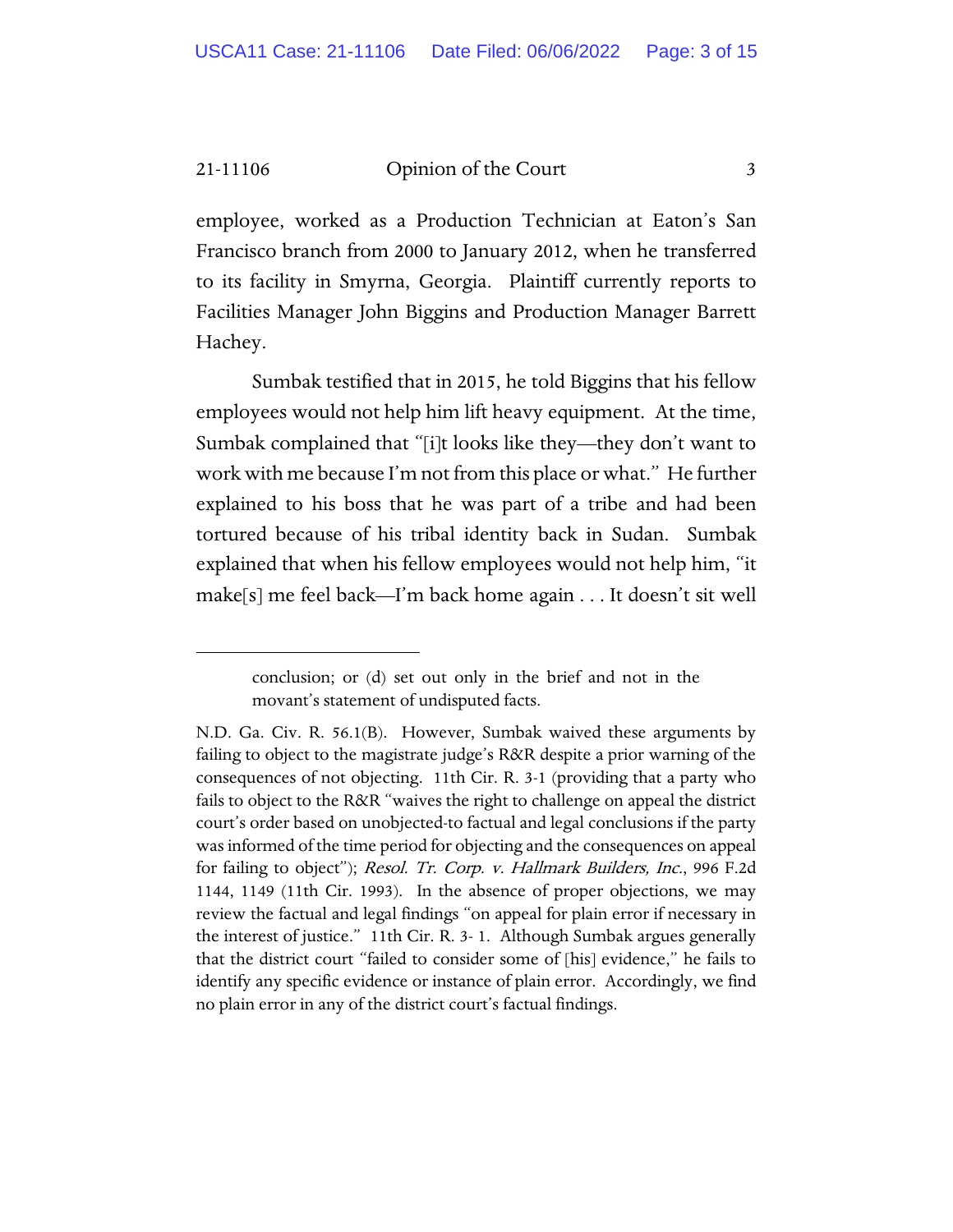with me when they don't want to work with me." After Biggins declined to take any corrective measures, Sumbak spoke to Mr. Hoover—Biggins's boss—who sent Matt Stephens—a human resources employee—to conduct an investigation. Stephens identified that an employee named Casey was causing the issue and relayed that to Sumbak. After Sumbak met with Casey, Biggins, and Stephens, he started getting more help in his work. No Eaton employees ever made racially derogatory or racially offensive comments toward Sumbak.

Eaton's employees are paid according to salary grades, and each position has a range of salary grades associated with that position. The salary grades associated with the Production Technician position are SG34, SG36, and SG38. Plaintiff is currently paid at the SG38 rate—the highest in the range for his position. Once an employee at Eaton reaches the highest salary grade associated with her or his current position, the employee must move to a position with a higher salary grade to advance. To obtain a new position, the employee must go through Eaton's application process, which includes the interview and selection process.

Eaton only creates positions at the SG40 rate when there is a specific business need. Since January 2016, the Smyrna facility has one SG40 position—Lead Quality Technician (tester). Eaton created the tester position, the first SG40 position at the Smyrna facility in about ten years, in response to a spike in quality issues.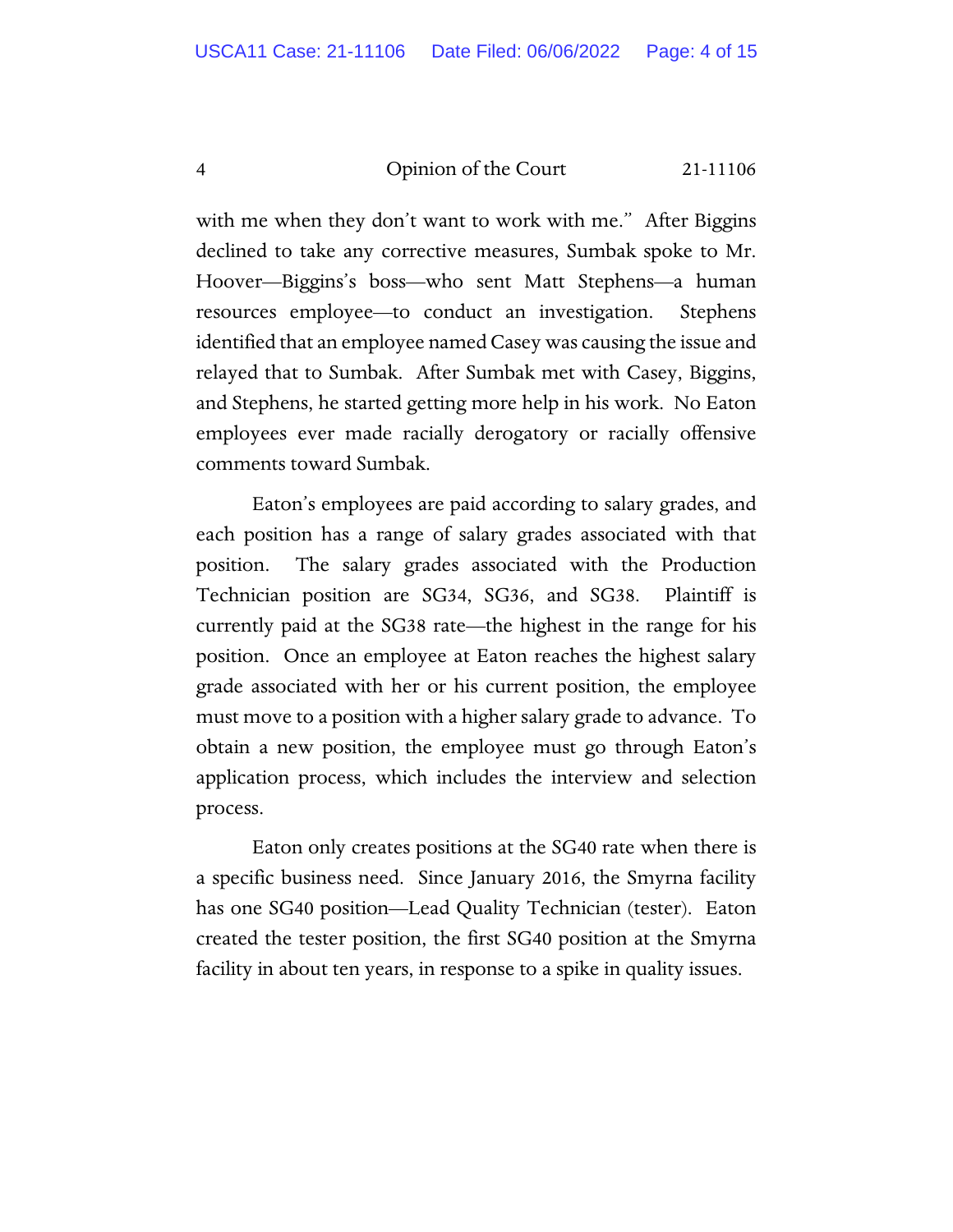In early 2016, Eaton notified employees at the Smyrna office about the newly created tester position but did not mention its higher salary grade. Sumbak, an electrician, did not apply for this position because he did not feel like he could do testing. Even if Sumbak had known that the position had the salary grade of SG40, he would not have applied for it. At some time, Sumbak was notified that the open position for tester was posted on Eaton's internal website where any interested employee could view the position, along with the salary grade, and apply.

Eaton hired Vincent Kee, a black male and Sumbak's coworker, for the tester position. Sometime in 2016, Sumbak informed Biggins that he desired to transfer out of the Smyrna facility because he was "not growing" there and wanted an SG40 position. According to Sumbak, Biggins responded that he did not need to transfer for an SG40 role because Biggins would "take care of" it. Biggins also said that he would talk to Hachey about "the next date" for a promotion and encouraged Sumbak to take a class at Eaton University, an internal training program, in order to get the promotion. Sumbak expected to receive a SG40 promotion at the end of 2017. He did not.

On February 26, 2018, Sumbak received a "P" rating on his annual review, signifying "satisfactory" performance. According to Sumbak, Hachey told him that this rating, along with the fact that the Smyrna facility did not need another SG40 position, were the reasons that he could not be promoted.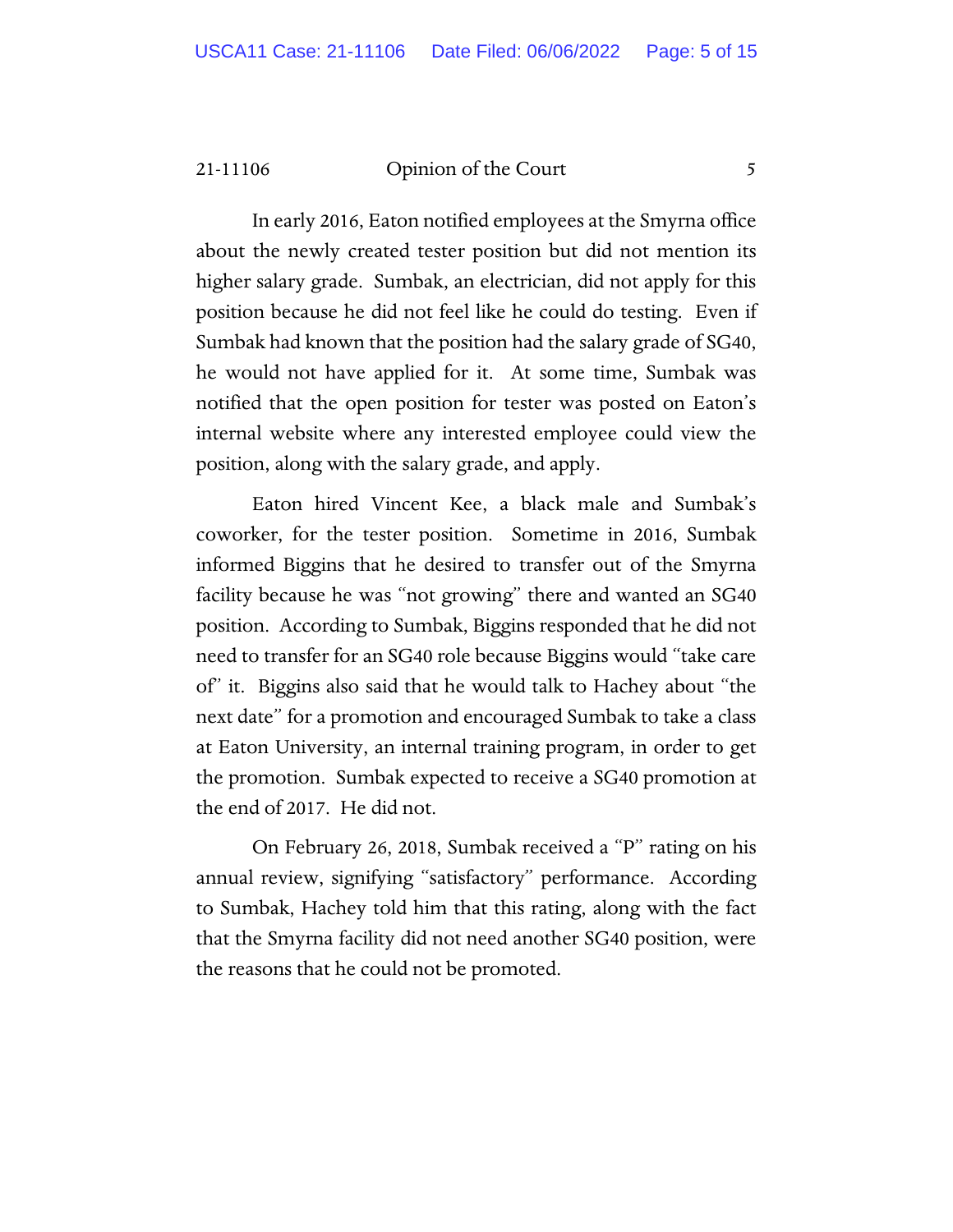In March 2018, Sumbak was provided a cross-training opportunity in another department. Sumbak remained an SG38 while doing this cross-training but was no longer allowed to work overtime. Meanwhile, a white employee who had only been with the company several months was temporarily transitioned into Sumbak's old position, which included leadership responsibilities. Sumbak's cross-training period lasted three to four months, ending when Sumbak's replacement quit.

According to Sumbak, at some point, Hachey told him that, given his lack of a college degree, he should be happy with the amount of money he makes. Sumbak later acknowledged that Hachey did not mention race or national origin when he made this comment.

Sometime in 2017, Sumbak wrote a letter to Eaton's CEO about the perceived deception related to his promotion and the unfair treatment he received. Sumbak did not mention race in the letter, but stated that he was from Africa, complained about the lack of promotion, Hachey's comment about his education, and his belief that he was not being treated fairly. But the CEO never received the letter.

Sumbak filed a charge with the Equal Employment Opportunity Commission (EEOC) on March 28, 2018. The EEOC charge asserted a claim for discrimination based on race and national origin based on the following: (1) Sumbak received a "Prating on [his] annual review which resulted in [him] not being promoted to a Grade 40," (2) Sumbak was denied a transfer to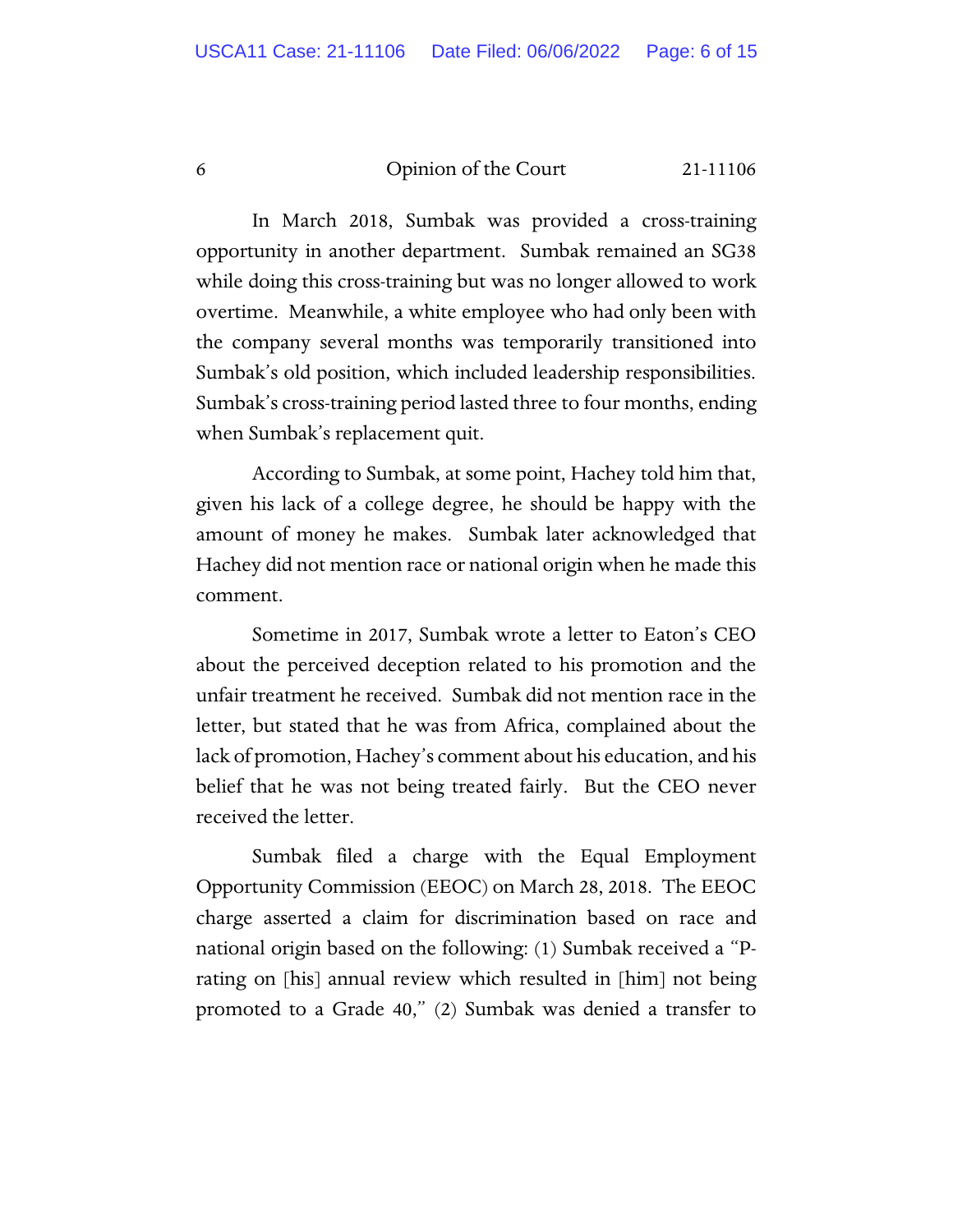another location, (3) Sumbak was removed from his job and replaced by a less qualified white male, and (4) Sumbak was no longer able to work overtime. The EEOC issued a dismissal and notice of right to sue letter on December 28, 2018.

#### II. Procedural History

Sumbak filed his counseled complaint in March 2019, alleging claims for discrimination based on race and national origin, retaliation, and hostile work environment in violation of Title VII and race-based discrimination in violation of § 1981. Eaton moved for summary judgment, attaching a statement of undisputed material facts to its filing. Sumbak opposed the motion and filed a response to Eaton's statement of undisputed material facts. The magistrate judge issued a R&R, accepting the facts submitted by Eaton that were supported by citations to record evidence and that were not specifically disputed and refuted properly by Sumbak in his response. The magistrate judge concluded that Sumbak failed to provide sufficient direct, circumstantial, or statistical evidence to plead a prima facie case of discrimination, retaliation, or a hostile work environment. Turning to Sumbak's failure to promote claim, the magistrate judge concluded that he could not establish a prima facie case because he never applied for the tester position. And, assuming there were other SG40 positions, Sumbak failed to show he applied, was rejected, and that an equally or less qualified person outside of his protected class got the position. With regard to retaliation, the magistrate judge found that the adverse actions of which Sumbak complained of—failure to promote, refusal of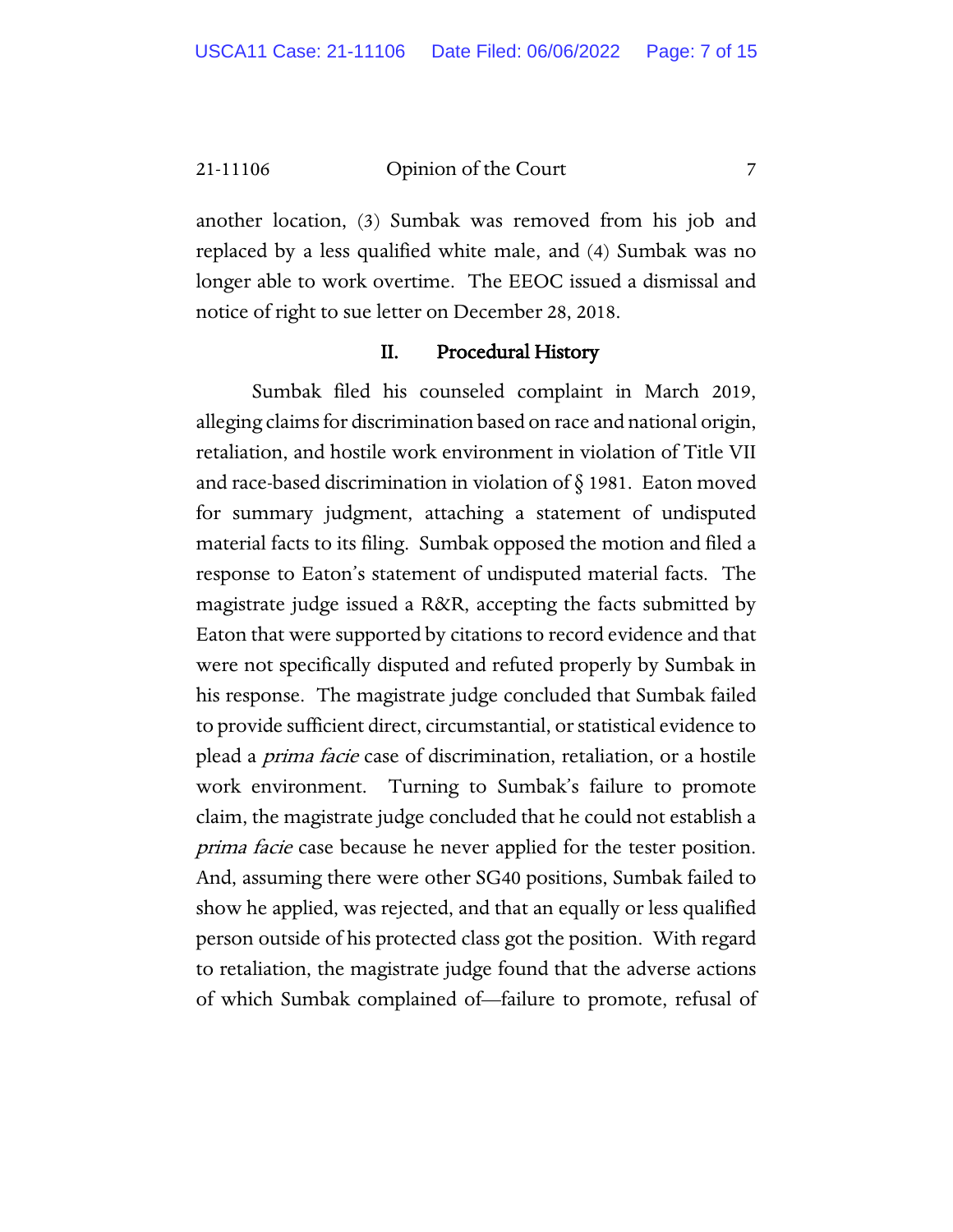overtime, and the P rating on his performance evaluation—all occurred before the protected conduct upon which his claim relied—the filing of the EEOC complaint—and therefore those actions could not constitute retaliation for the protected conduct. Further, even though the refusal of overtime continued after the filing of the EEOC complaint, the magistrate judge held that because it was an adverse action initially taken prior to the protected conduct, temporal proximity alone could not establish causation. As for Sumbak's hostile work environment claim, the magistrate judge concluded that it fell outside the scope of the EEOC charge. But, even assuming such a claim was within the scope, the facts nevertheless did not establish "an environment that rose to a sufficiently severe level."

The court notified the parties and their counsel that they had 14 days in which to object to the R&R, and that "[i]f no objections [were] filed, the [R&R] may be adopted as the opinion and order of the District Court, and on appeal, the Court of Appeals will deem waived any challenge to factual and legal findings to which there was no objection, subject to interest-of-justice plain error review." Yet, Sumbak did not object. After reviewing the record for plain error and finding none, the district court adopted the R&R and granted summary judgment for Eaton. Sumbak appealed.

## III. Standard of Review

We typically review a district court's order granting summary judgment *de novo*, "viewing all evidence, and drawing all reasonable inferences, in favor of the non-moving party."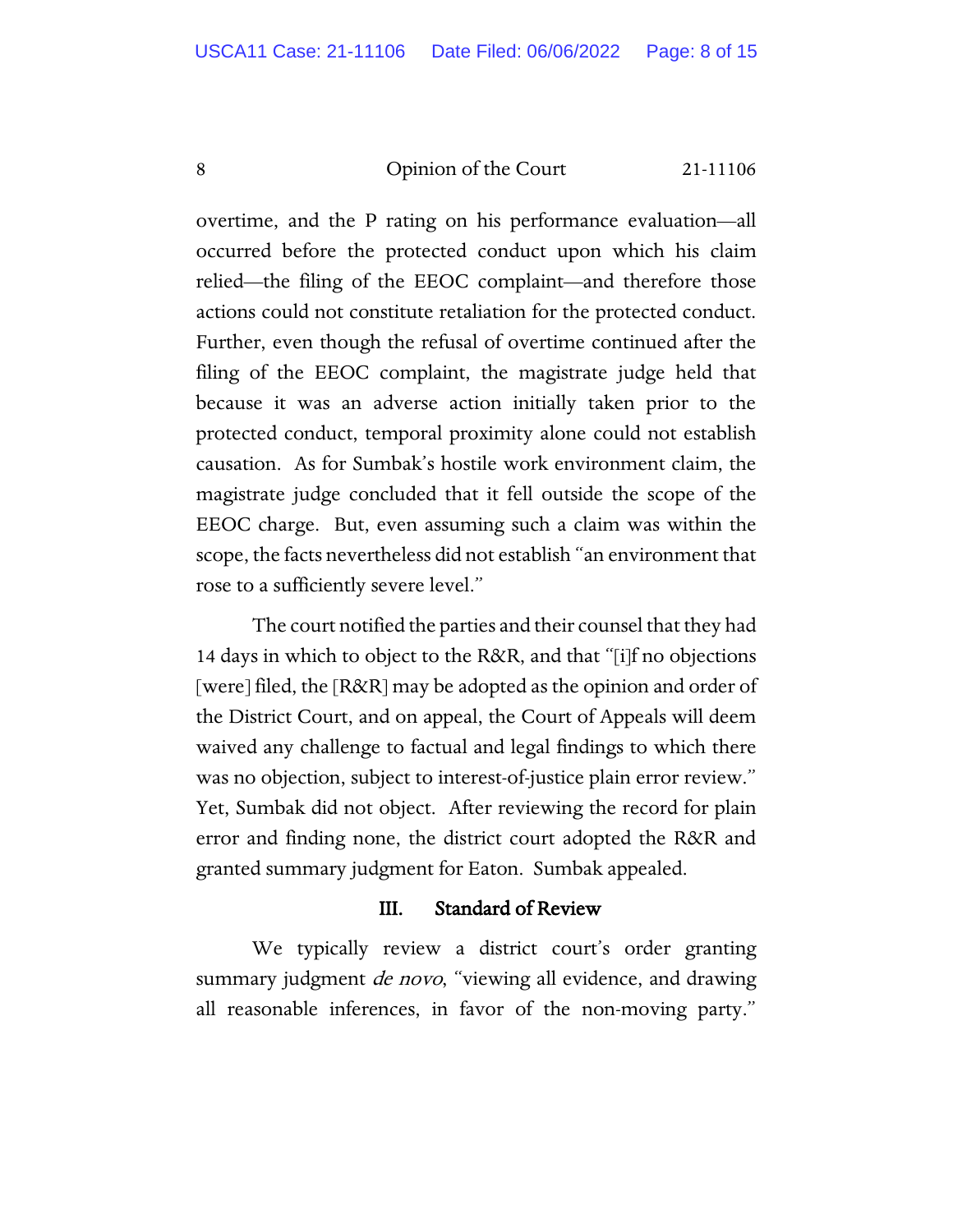Vessels v. Atlanta Indep. Sch. Sys., 408 F.3d 763, 767 (11th Cir. 2005). However, when, as here, a party fails to object to a magistrate judge's dispositive R&R, he "waives the right to challenge on appeal the district court's order based on unobjectedto factual and legal conclusions," provided that he was informed of the window for objecting and the consequences for failing to do so. 11th Cir. R. 3- 1.

When a party fails to make a proper objection to the R&R, we may review the factual and legal conclusions for plain error when "necessary in the interests of justice." Id. "Plain error review is an extremely stringent form of review." Farley v. Nationwide Mut. Ins. Co., 197 F.3d 1322, 1329 (11th Cir. 1999). To prevail on plain error, an appellant must identify (1) an error, (2) that was plain—meaning clear or obvious—and demonstrate that (3) the error affected the party's substantial rights; and (4) "not correcting the error would seriously affect the fairness of the judicial proceeding." Id. Summary judgment is appropriate if "the movant shows that there is no genuine dispute as to any material fact and the movant is entitled to judgment as a matter of law." Fed. R. Civ. P. 56(a). When reviewing the summary judgment record, "we must view the submitted evidence in the light most favorable to the non-moving party." Sun Life Assurance Co. of Can. v. Imperial Premium Fin., LLC, 904 F.3d 1197, 1207 (11th Cir. 2018).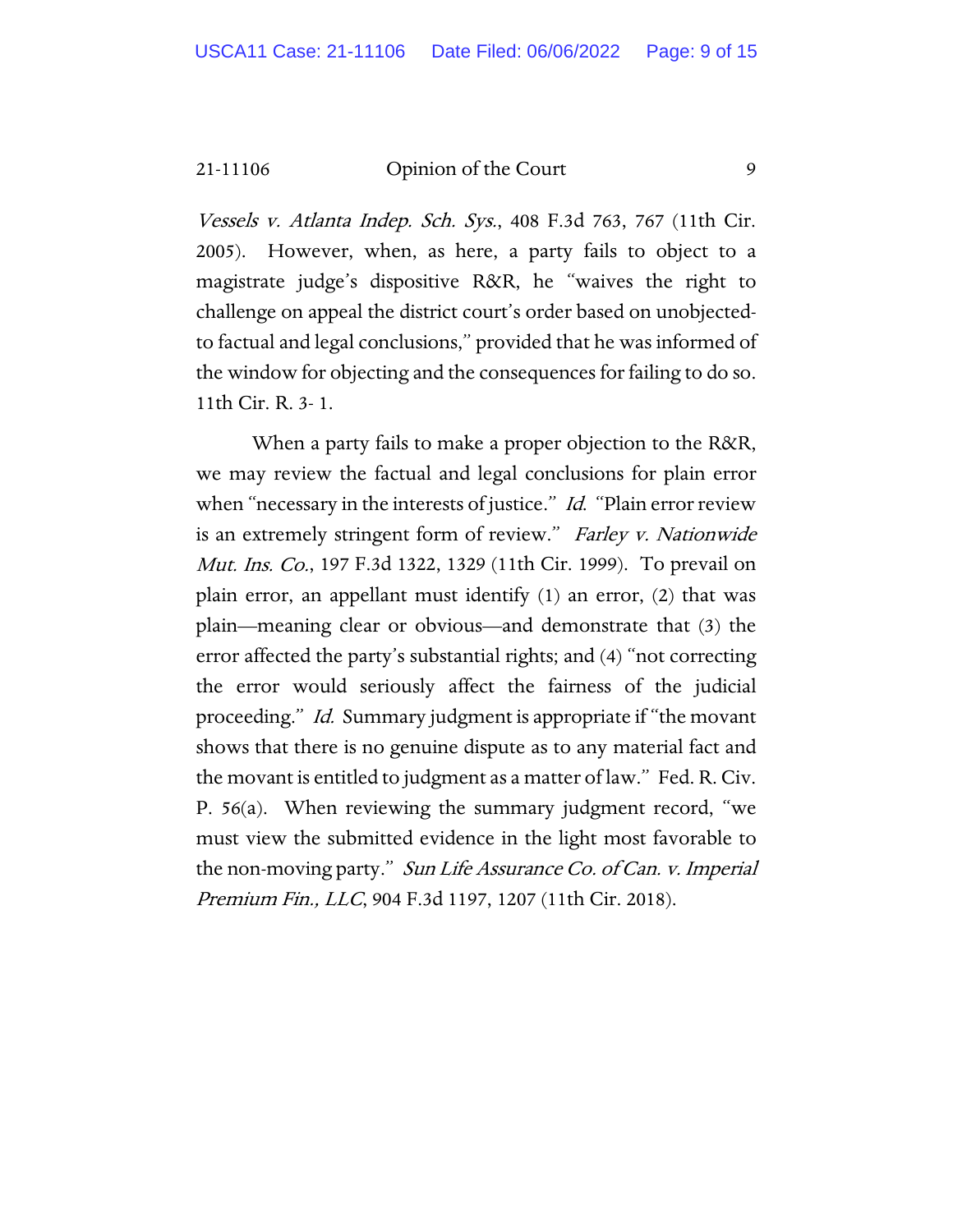#### IV. Discussion

#### A. Failure to Promote Claim

In his brief, Sumbak challenges the district court's factual finding that he did not apply for the SG40 position, insisting that he never made such an admission, and that Eaton knew Sumbak wanted the position. Additionally, he argues in passing that there was unspecified evidence from which a jury could infer that Eaton's refusal to promote Sumbak was caused by racially-based discriminatory intent.

Title VII makes it unlawful for a private employer "to . . . discriminate against any individual with respect to his compensation, terms, conditions, or privileges of employment, because of such individual's race . . . or national origin." 42 U.S.C.  $\S$  2000e-2(a). Similarly,  $\S$  1981 prohibits intentional race discrimination in the making and enforcement of public and private contracts, including private employment contracts. 42 U.S.C. § 1981(a); Ferrill v. Parker Grp., 168 F.3d 468, 472 (11th Cir. 1999). For employment contracts, claims of intentional discrimination under § 1981 are analyzed under the same framework as claims of discrimination under Title VII. Ferrill, 168 F.3d at 472.

Pursuant to Title VII, a plaintiff may prove a discrimination claim through circumstantial evidence, generally analyzed using the three-step, burden-shifting framework established in McDonnell Douglas Corp. v. Green, 411 U.S. 792 (1973); E.E.O.C.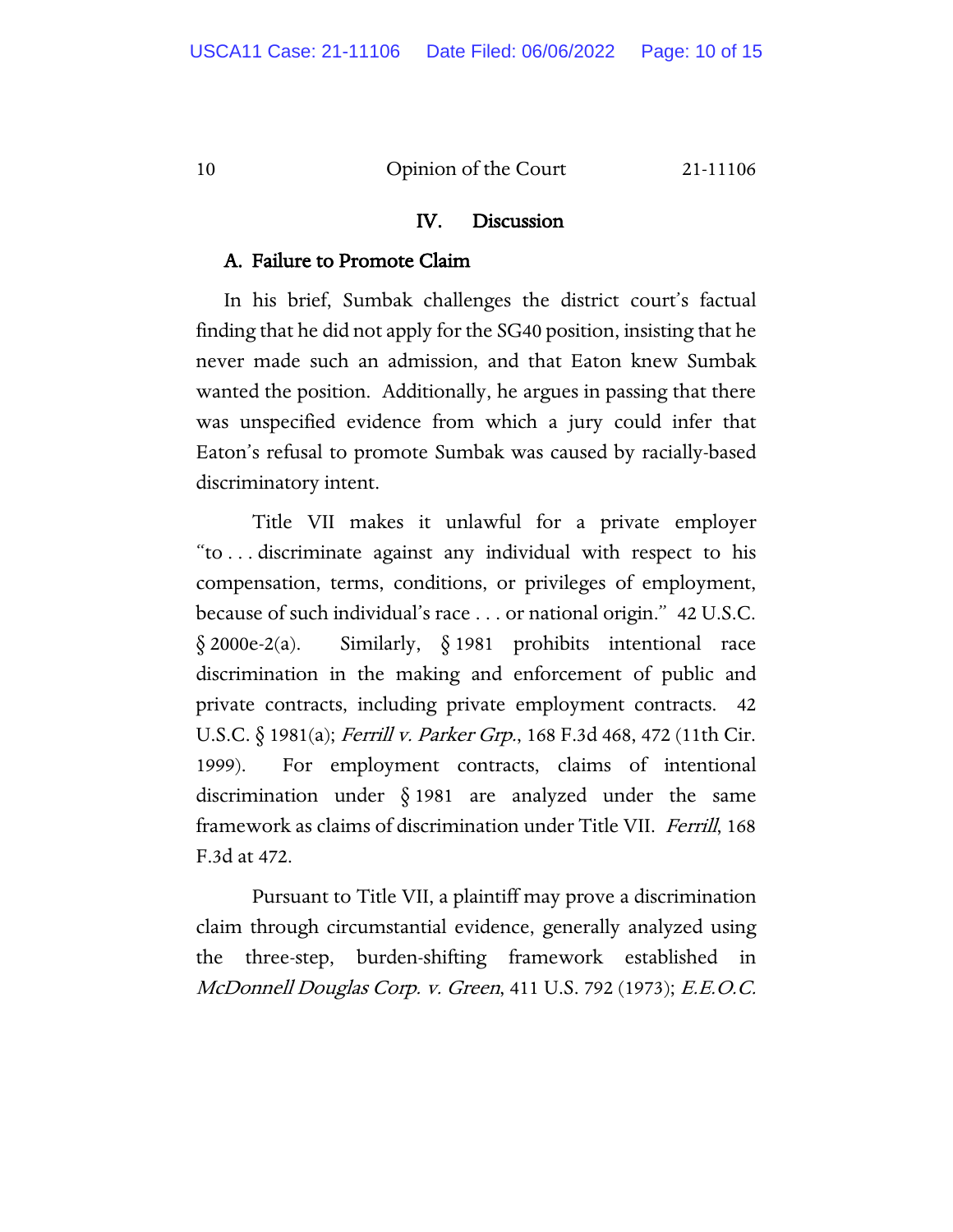v. Joe's Stone Crabs, Inc., 296 F.3d 1265, 1272 (11th Cir. 2002). Under the *McDonnell Douglas* framework, a plaintiff "carries the initial burden of establishing a *prima facie* case of discrimination." Brooks v. Cnty. Comm'n of Jefferson Cnty., 446 F.3d 1160, 1162 (11th Cir. 2006).[2](#page-10-0)

For failure to promote claims, a plaintiff may establish a prima facie case of discrimination by showing that: (1) he was a member of a protected class; (2) he was qualified for and applied for the promotion; (3) he was rejected despite his qualifications; and (4) the individual who received the promotion was not a member of his protected class and had lesser or equal qualifications. Carter v. Three Springs Residential Treatment, 132 F.3d 635, 642 (11th Cir. 1998).

Sumbak admitted in his deposition that he did not apply for the tester position, stating, "so for me, I'm an electrician. So I'm not going to apply as a tester," and he has not pointed to any portion of the record contradicting these comments. Thus, the district court did not plainly err by holding that Sumbak could not make a *prima facie* case for discrimination for failure to promote. Id.

<span id="page-10-0"></span><sup>2</sup> We note that the district court concluded that Sumbak identified no direct or statistical evidence to support his claims. Because he does not challenge that finding on appeal, he abandoned any challenge on this ground. See Sapuppo v. Allstate Floridian Ins. Co., 739 F.3d 678, 680-81 (11th Cir. 2014) (explaining that a party can abandon an issue on appeal by failing to "plainly and prominently" address it in his opening brief).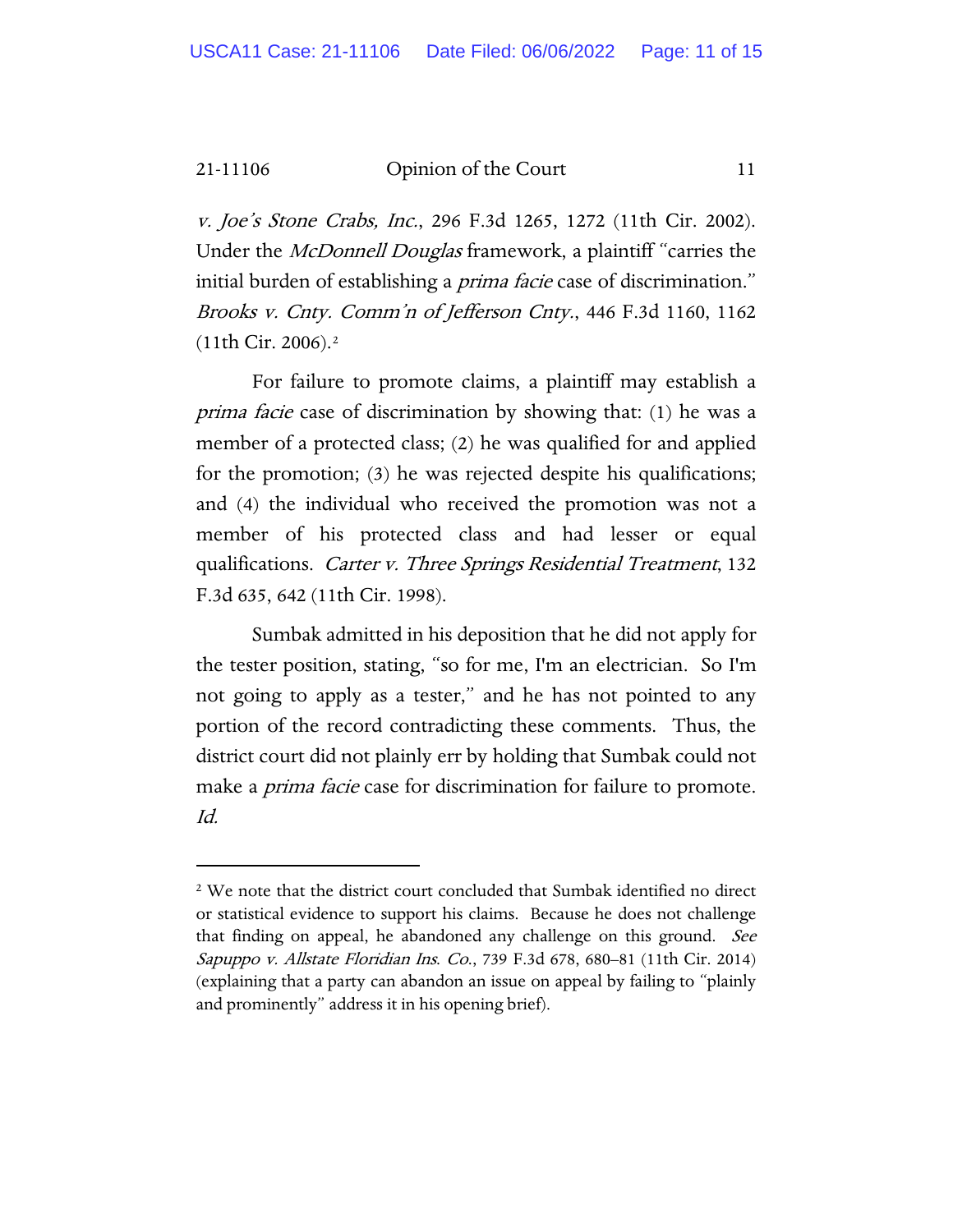The district court also analyzed whether some other unspecified SG40 position was promised to Sumbak and then denied to him because of his race. The district court did not plainly err by holding that Sumbak did not establish a prima facie case because he failed to produce evidence showing that he applied for and was rejected from an open SG40 position, or that another equally or less qualified employee who was not a member of the protected class was promoted to such a position.

#### B. Retaliation Claim

Sumbak further maintains that the district court erred by disregarding much of his unspecified evidence on his retaliation claim and by failing to properly apply Drago v. Jenne, 453 F.3d 1301, 1308 (11th Cir. 2006). In *Drago*, we held that "in a retaliation case, when an employer contemplates an adverse employment action before an employee engages in protected activity, temporal proximity between the protected activity and the subsequent adverse employment action does not suffice to show causation." Drago, 453 F.3d at 1308. Sumbak argues that unlike the plaintiff in Drago, he has "multiple issues" that were "days and weeks in proximity [to the protected conduct] respectively, not 'three and one-half months.'" But he fails to specify to which issues he is referring, what the protected conduct was, what adverse actions are at issue, or how the district court's determination was plainly erroneous. Hence, we conclude that he has abandoned any challenge to this issue. Sapuppo, 739 F.3d at 681; Singh v. U.S. Att'y Gen., 561 F.3d 1275, 1278 (11th Cir.2009) (explaining that "simply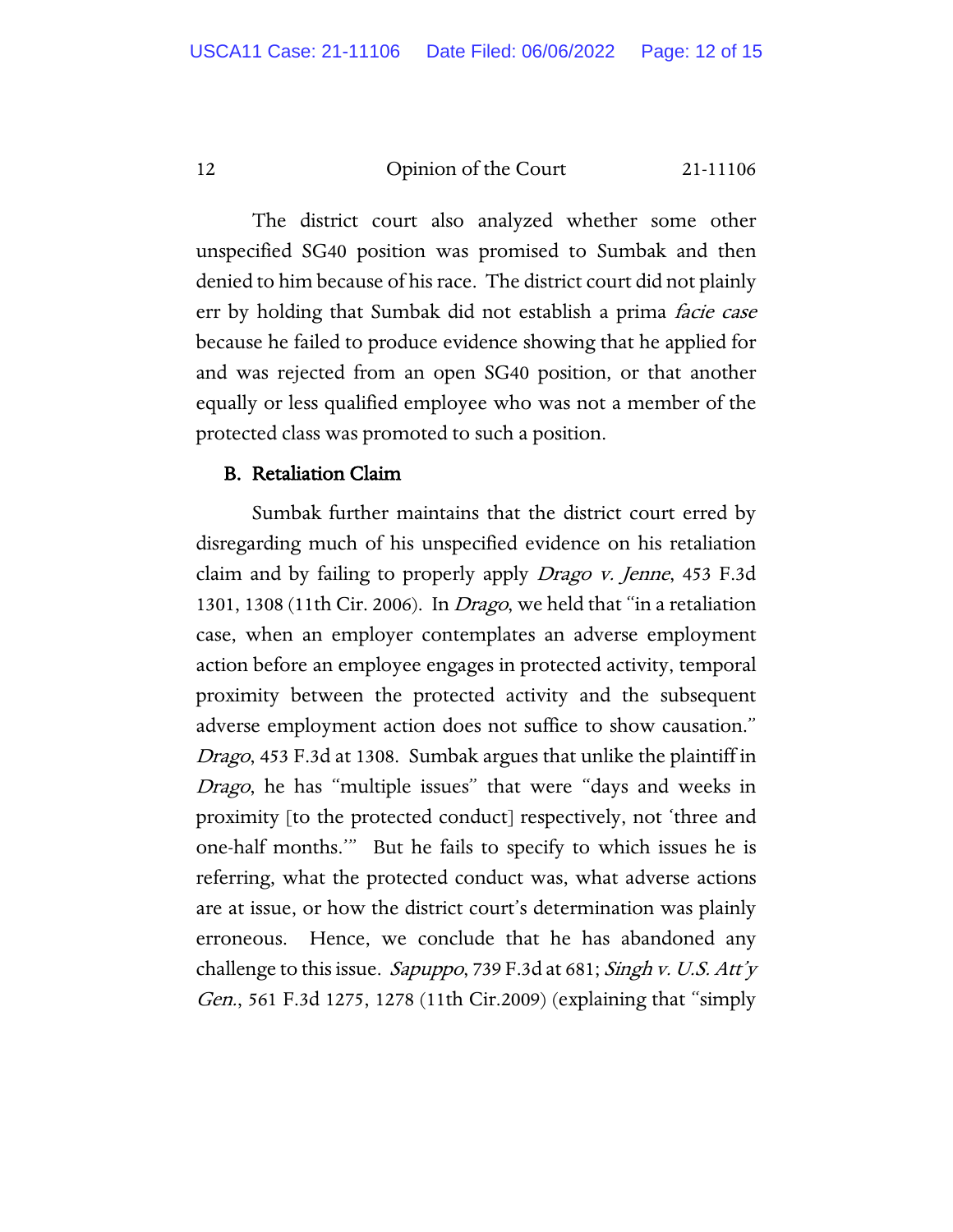stating that an issue exists, without further argument or discussion [or specific citations to the record], constitutes abandonment of that issue and precludes our considering the issue on appeal" (quotation marks omitted)).

Even assuming, arguendo, that Sumbak did not abandon his retaliation claim, he still failed to show that the district court's ruling was plainly erroneous. To establish a prima facie case of retaliation, a plaintiff must show that: (1) he engaged in a statutorily protected activity; (2) he suffered a materially adverse employment action; and (3) that the adverse action was causally related to the protected activity. See Gogel v. Kia Motors Mfg. of Georgia, Inc., 967 F.3d 1121, 1134 (11th Cir. 2020) (en banc). Here, the only instance of protected conduct that Sumbak did not abandon or concede—filing his EEOC charge—took place after he received a "P" rating and after he was denied overtime. Under our precedent, "the plaintiff must generally show that the decision maker was aware of the protected conduct at the time of the adverse employment action," which Sumbak failed to do here. Brungart v. BellSouth Telecomms., Inc., 231 F.3d 791, 799 (11th Cir. 2000). Therefore, the district court did not plainly err by holding that Sumbak failed to show sufficient evidence of causation when the adverse employment actions occurred before Sumbak's protected activity and he provided no other evidence of causation beyond temporal proximity. See id.; Drago, 453 F.3d at 1308 (holding that "in a retaliation case, when an employer contemplates an adverse employment action before an employee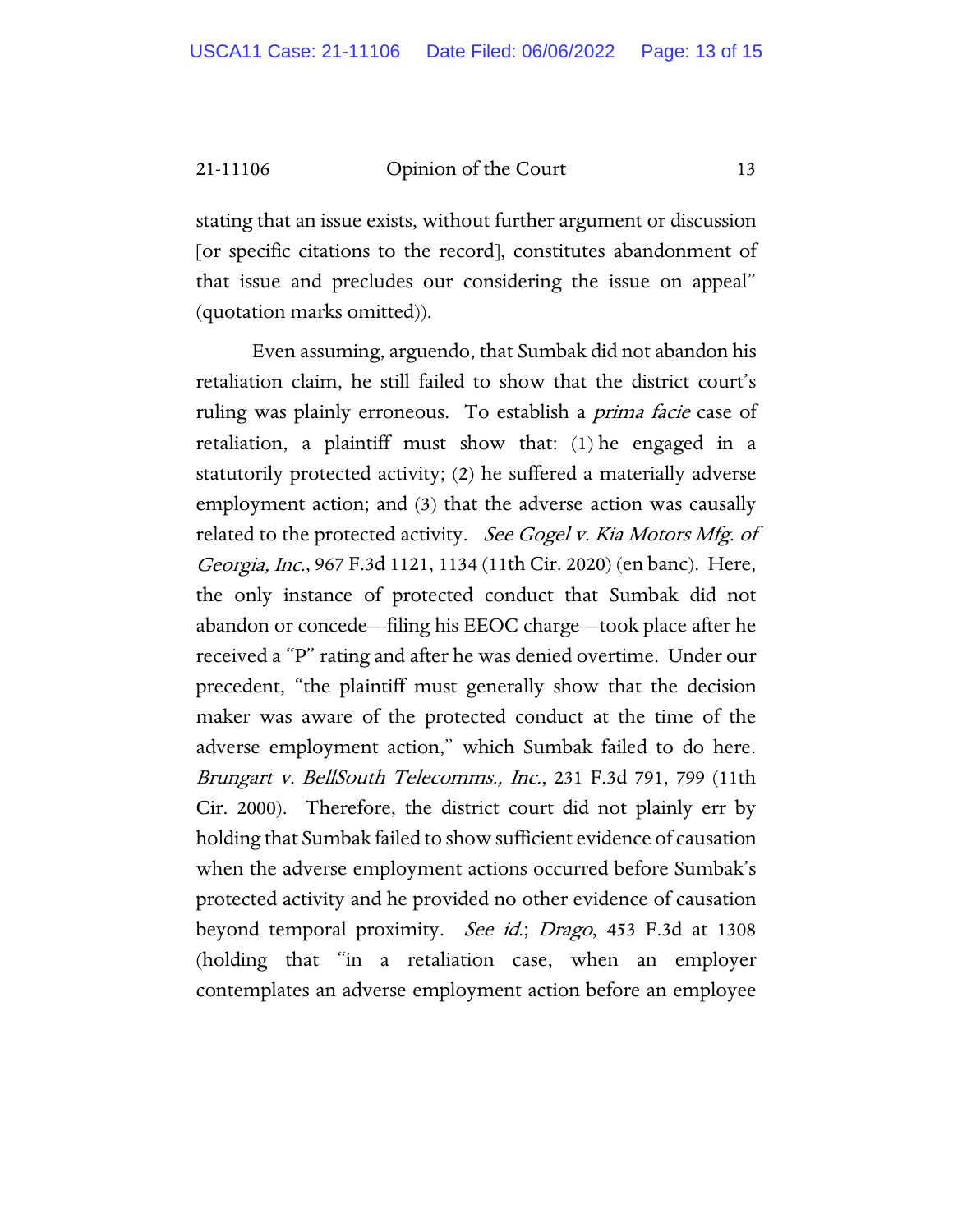engages in protected activity, temporal proximity between the protected activity and the subsequent adverse employment action does not suffice to show causation.").

#### C. Hostile Work Environment

Finally, Sumbak contends that the district court erred in concluding that his hostile work environment claim was barred because it did not relate to his EEOC charge. He maintains that given his allegations about Eaton's failure to promote him, his performance review, and refusal of overtime, "[a]ny rational person subjected to such systemic behavior at work would feel that [the] environment was hostile."

Before filing a Title VII action, a plaintiff must file a charge with the EEOC. Gregory v. Ga. Dep't of Hum. Res., 355 F.3d 1277, 1279 (11th Cir. 2004). We have noted that "judicial claims are allowed if they amplify, clarify, or more clearly focus the allegations in the EEOC complaint," but "allegations of new acts of discrimination are inappropriate." *Id.* at 1279–80 (quotation omitted). We are generally reluctant to allow technicalities to bar Title VII claims and have cautioned that "the scope of an EEOC complaint should not be strictly interpreted." Id. at 1280 (quotation omitted). Thus, the question is whether the allegations in the complaint are "like or related to, or grew out of, the allegations contained in [the] EEOC charge." Id.

In his EEOC charge, Sumbak alleged as follows: